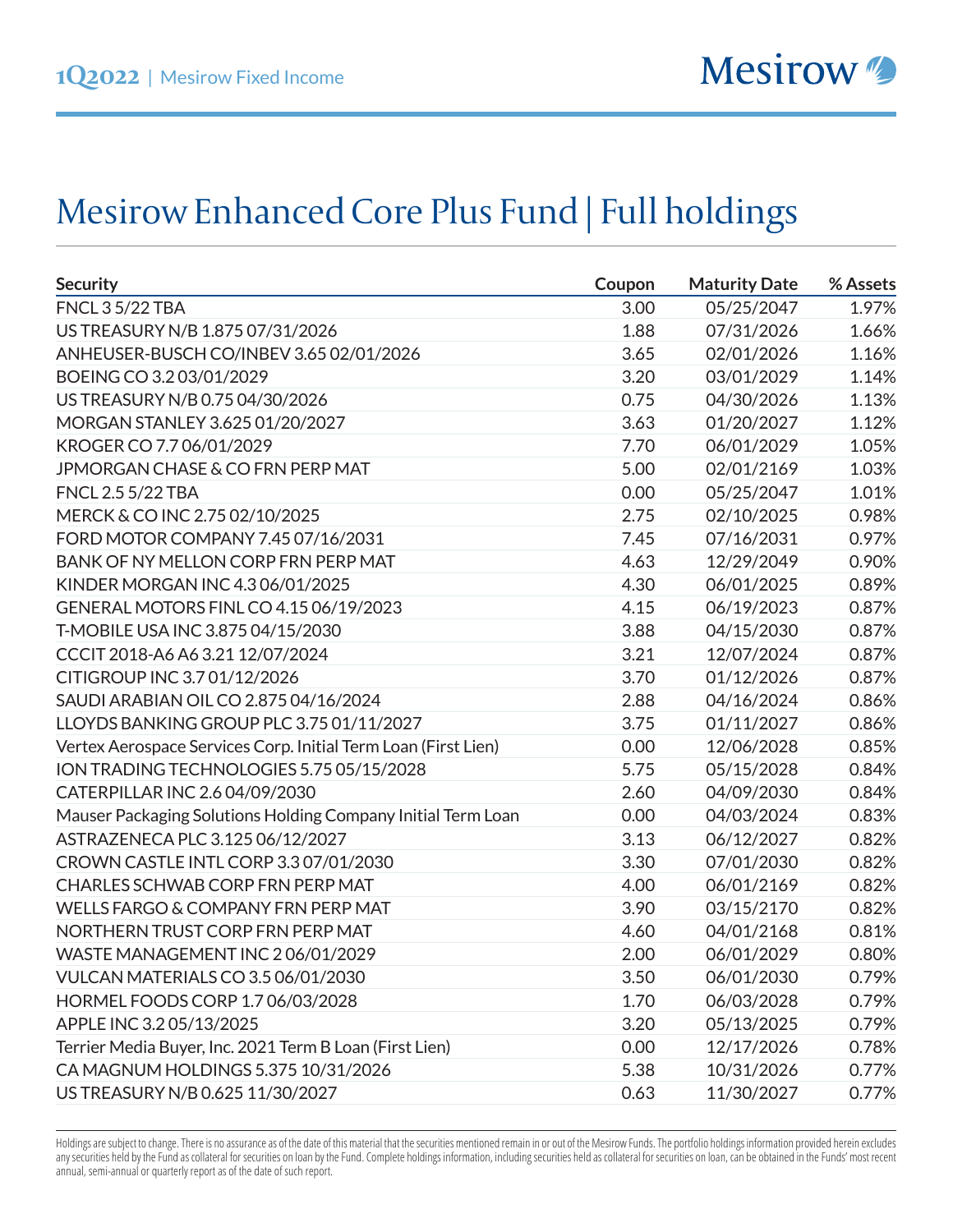| <b>Security</b>                            | Coupon | <b>Maturity Date</b> | % Assets |
|--------------------------------------------|--------|----------------------|----------|
| ALLSTATE CORP FRN 08/15/2053               | 5.75   | 08/15/2053           | 0.77%    |
| RAYTHEON TECH CORP 4.125 11/16/2028        | 4.13   | 11/16/2028           | 0.77%    |
| US TREASURY N/B 4.375 11/15/2039           | 4.38   | 11/15/2039           | 0.77%    |
| SCOTTS MIRACLE-GRO CO 4.375 02/01/2032     | 4.38   | 02/01/2032           | 0.76%    |
| <b>WEYERHAEUSER CO 4 11/15/2029</b>        | 4.00   | 11/15/2029           | 0.75%    |
| XYLEM INC 1.95 01/30/2028                  | 1.95   | 01/30/2028           | 0.75%    |
| SOUTHERN CAL EDISON 2.85 08/01/2029        | 2.85   | 08/01/2029           | 0.73%    |
| BLACKROCK INC 3.2 03/15/2027               | 3.20   | 03/15/2027           | 0.73%    |
| REPUBLIC SERVICES INC 1.45 02/15/2031      | 1.45   | 02/15/2031           | 0.72%    |
| DIRECTV FIN LLC/COINC 5.875 08/15/2027     | 5.88   | 08/15/2027           | 0.72%    |
| JEFFERIES GRP LLC / CAP 4.15 01/23/2030    | 4.15   | 01/23/2030           | 0.70%    |
| FLORIDA POWER & LIGHT CO 3.125 12/01/2025  | 3.13   | 12/01/2025           | 0.69%    |
| LOWE'S COS INC 3.375 09/15/2025            | 3.38   | 09/15/2025           | 0.69%    |
| NATIONAL RURAL UTIL COOP 3.402/07/2028     | 3.40   | 02/07/2028           | 0.68%    |
| KRAFT HEINZ FOODS CO 306/01/2026           | 3.00   | 06/01/2026           | 0.68%    |
| ARCHROCK PARTNERS LP/FIN 6.875 04/01/2027  | 6.88   | 04/01/2027           | 0.67%    |
| MERCER INTL INC 5.125 02/01/2029           | 5.13   | 02/01/2029           | 0.66%    |
| METLIFE INC 3.6 11/13/2025                 | 3.60   | 11/13/2025           | 0.66%    |
| AON PLC 3.875 12/15/2025                   | 3.88   | 12/15/2025           | 0.66%    |
| AT&T INC 4.102/15/2028                     | 4.10   | 02/15/2028           | 0.65%    |
| PERFORMANCE FOOD GROUP I 5.5 10/15/2027    | 5.50   | 10/15/2027           | 0.65%    |
| CARPENTER TECHNOLOGY 6.375 07/15/2028      | 6.38   | 07/15/2028           | 0.65%    |
| AMAZON.COM INC 3.15 08/22/2027             | 3.15   | 08/22/2027           | 0.65%    |
| NCR CORP 6.125 09/01/2029                  | 6.13   | 09/01/2029           | 0.64%    |
| BANK OF AMERICA CORP 4.45 03/03/2026       | 4.45   | 03/03/2026           | 0.64%    |
| AMN HEALTHCARE INC 4.625 10/01/2027        | 4.63   | 10/01/2027           | 0.64%    |
| IHO VERWALTUNGS GMBH 4.75 09/15/2026       | 4.75   | 09/15/2026           | 0.63%    |
| ORGANON & CO/ORG 5.125 04/30/2031          | 5.13   | 04/30/2031           | 0.63%    |
| CARGO AIRCRAFT MANAGEMEN 4.75 02/01/2028   | 4.75   | 02/01/2028           | 0.63%    |
| NEW ENTERPRISE STONE & L 5.25 07/15/2028   | 5.25   | 07/15/2028           | 0.62%    |
| Advisor Group Holdings, Inc. Term B-1 Loan | 0.00   | 07/31/2026           | 0.62%    |
| ARCOSA INC 4.375 04/15/2029                | 4.38   | 04/15/2029           | 0.62%    |
| SPECTRUM BRANDS INC 5 10/01/2029           | 5.00   | 10/01/2029           | 0.62%    |
| TKC HOLDINGS INC 6.875 05/15/2028          | 6.88   | 05/15/2028           | 0.62%    |
| GARDA WORLD SECURITY 4.625 02/15/2027      | 4.63   | 02/15/2027           | 0.62%    |
| ATLAS LUXCO 4 / ALL UNI 4.625 06/01/2028   | 4.63   | 06/01/2028           | 0.61%    |
| CARRIAGE SERVICES INC 4.25 05/15/2029      | 4.25   | 05/15/2029           | 0.60%    |
| GYP HOLDINGS III CORP 4.625 05/01/2029     | 4.63   | 05/01/2029           | 0.60%    |
| PILGRIM'S PRIDE CORP 4.25 04/15/2031       | 4.25   | 04/15/2031           | 0.60%    |
| WELLS FARGO & COMPANY 4.15 01/24/2029      | 4.15   | 01/24/2029           | 0.60%    |
| AERCAP IRELAND CAP/GLOBA 3 10/29/2028      | 3.00   | 10/29/2028           | 0.60%    |
| FORTRESS TRANS & INFRAST 5.5 05/01/2028    | 5.50   | 05/01/2028           | 0.60%    |
| TRIMAS CORP 4.125 04/15/2029               | 4.13   | 04/15/2029           | 0.59%    |

Holdings are subject to change. There is no assurance as of the date of this material that the securities mentioned remain in or out of the Mesirow Funds. The portfolio holdings information provided herein excludes any securities held by the Fund as collateral for securities on loan by the Fund. Complete holdings information, including securities held as collateral for securities on loan, can be obtained in the Funds' most recent annual, semi-annual or quarterly report as of the date of such report.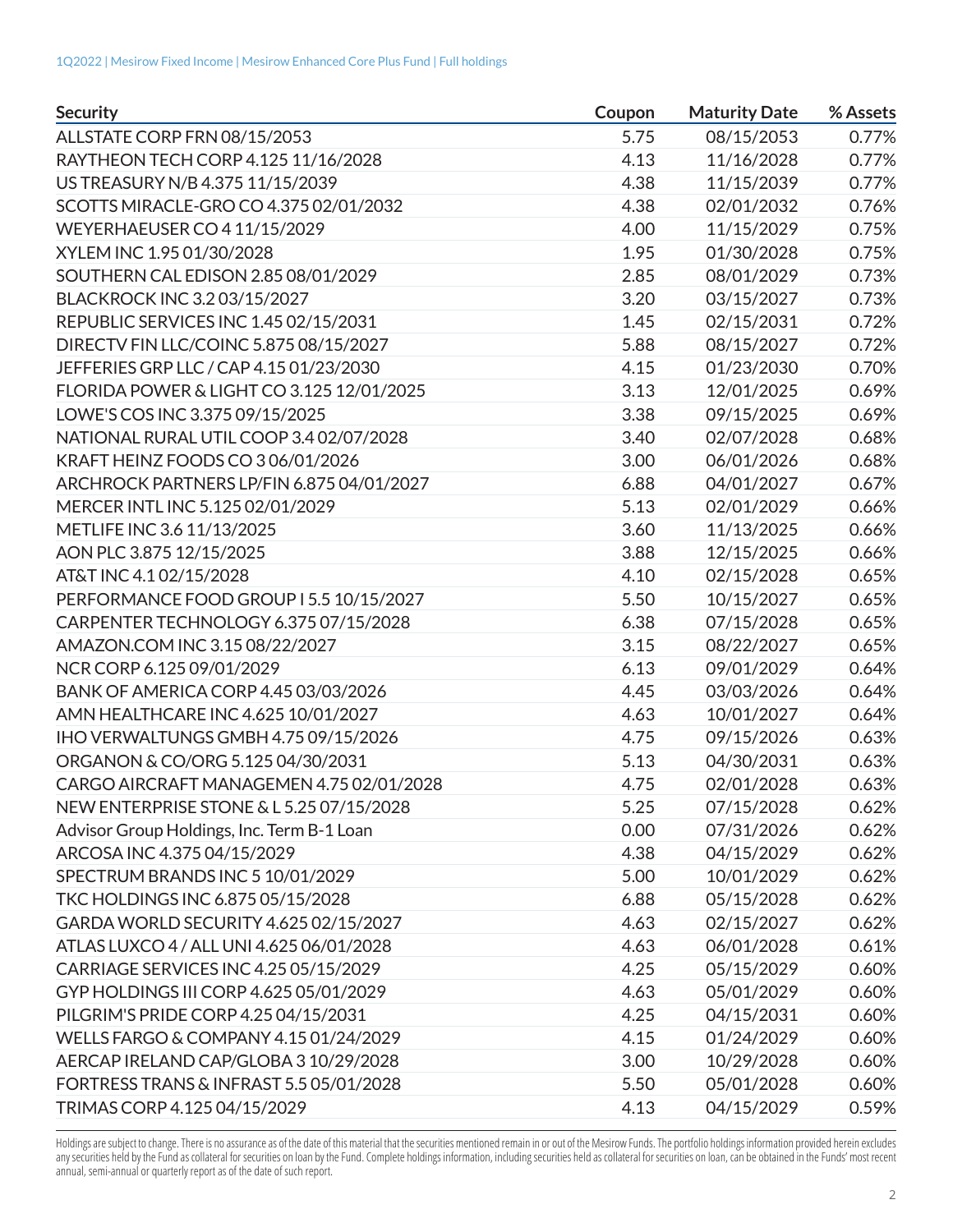| <b>Security</b>                           | Coupon | <b>Maturity Date</b> | % Assets |
|-------------------------------------------|--------|----------------------|----------|
| BNSF FUNDING TRUST I FRN 12/15/2055       | 6.61   | 12/15/2055           | 0.59%    |
| BANK OF AMERICA CORP 8.05 06/15/2027      | 8.05   | 06/15/2027           | 0.59%    |
| TRUIST FINANCIAL CORP FRN PERP MAT        | 4.80   | 03/01/2168           | 0.59%    |
| PNC FINANCIAL SERVICES FRN PERP MAT       | 5.00   | 05/01/2168           | 0.59%    |
| VERIZON COMMUNICATIONS 3.15 03/22/2030    | 3.15   | 03/22/2030           | 0.59%    |
| XEROX HOLDINGS CORP 5.5 08/15/2028        | 5.50   | 08/15/2028           | 0.59%    |
| PRESTIGE BRANDS INC 3.75 04/01/2031       | 3.75   | 04/01/2031           | 0.58%    |
| US BANCORP FRN PERP MAT                   | 5.30   | 04/15/2168           | 0.58%    |
| ALLEGHENY TECHNOLOGIES 5.125 10/01/2031   | 5.13   | 10/01/2031           | 0.58%    |
| TRANSCANADA TRUST FRN 09/15/2079          | 5.50   | 09/15/2079           | 0.57%    |
| HLF FIN SARL LLC/HERBALI 4.875 06/01/2029 | 4.88   | 06/01/2029           | 0.57%    |
| METLIFE CAPITAL TRUST IV 7.875 12/15/2037 | 7.88   | 12/15/2037           | 0.57%    |
| CSX CORP 2.4 02/15/2030                   | 2.40   | 02/15/2030           | 0.57%    |
| SPECTRUM BRANDS INC 3.875 03/15/2031      | 3.88   | 03/15/2031           | 0.56%    |
| GENERAL ELECTRIC CO 6.75 03/15/2032       | 6.75   | 03/15/2032           | 0.56%    |
| CANADIAN PACIFIC RAILWAY 2.45 12/02/2031  | 2.45   | 12/02/2031           | 0.56%    |
| COMCAST CORP 1.5 02/15/2031               | 1.50   | 02/15/2031           | 0.56%    |
| ALTRIA GROUP INC 2.45 02/04/2032          | 2.45   | 02/04/2032           | 0.56%    |
| GOLDMAN SACHS CAPITAL I 6.345 02/15/2034  | 6.35   | 02/15/2034           | 0.55%    |
| SALESFORCE.COM INC 1.95 07/15/2031        | 1.95   | 07/15/2031           | 0.54%    |
| GENERAL MOTORS FINL CO 3.6 06/21/2030     | 3.60   | 06/21/2030           | 0.53%    |
| 3M COMPANY 2.65 04/15/2025                | 2.65   | 04/15/2025           | 0.53%    |
| CVS HEALTH CORP 5.125 07/20/2045          | 5.13   | 07/20/2045           | 0.53%    |
| GENERAL DYNAMICS CORP 3.5 05/15/2025      | 3.50   | 05/15/2025           | 0.53%    |
| US TREASURY N/B 2.375 11/15/2049          | 2.38   | 11/15/2049           | 0.53%    |
| DUPONT DE NEMOURS INC 5.419 11/15/2048    | 5.42   | 11/15/2048           | 0.52%    |
| PNC FINANCIAL SERVICES 3.15 05/19/2027    | 3.15   | 05/19/2027           | 0.52%    |
| MAGALLANES INC 4.279 03/15/2032           | 4.28   | 03/15/2032           | 0.51%    |
| PROCTER & GAMBLE CO/THE 303/25/2030       | 3.00   | 03/25/2030           | 0.51%    |
| RAIN CII CARBON LLC/CII 7.25 04/01/2025   | 7.25   | 04/01/2025           | 0.47%    |
| NORTHERN TRUST CORP 1.95 05/01/2030       | 1.95   | 05/01/2030           | 0.47%    |
| ZIMMER BIOMET HOLDINGS 2.6 11/24/2031     | 2.60   | 11/24/2031           | 0.47%    |
| NYC TRANS FIN AUTH-B3 3.908/01/2031       | 3.90   | 08/01/2031           | 0.46%    |
| BERKSHIRE HATHAWAY FIN 4.25 01/15/2049    | 4.25   | 01/15/2049           | 0.45%    |
| AON CORP 3.75 05/02/2029                  | 3.75   | 05/02/2029           | 0.44%    |
| ENERGY TRANSFER LP 4.05 03/15/2025        | 4.05   | 03/15/2025           | 0.43%    |
| US BANCORP 3.104/27/2026                  | 3.10   | 04/27/2026           | 0.43%    |
| US TREASURY N/B 1.75 11/15/2029           | 1.75   | 11/15/2029           | 0.43%    |
| US TREASURY N/B 0.625 05/15/2030          | 0.63   | 05/15/2030           | 0.41%    |
| LOGMEIN INC 5.5 09/01/2027                | 5.50   | 09/01/2027           | 0.40%    |
| US TREASURY N/B 0.875 06/30/2026          | 0.88   | 06/30/2026           | 0.40%    |
| ENBRIDGE INC 3.125 11/15/2029             | 3.13   | 11/15/2029           | 0.40%    |
| LEVI STRAUSS & CO 3.5 03/01/2031          | 3.50   | 03/01/2031           | 0.39%    |

Holdings are subject to change. There is no assurance as of the date of this material that the securities mentioned remain in or out of the Mesirow Funds. The portfolio holdings information provided herein excludes any securities held by the Fund as collateral for securities on loan by the Fund. Complete holdings information, including securities held as collateral for securities on loan, can be obtained in the Funds' most recent annual, semi-annual or quarterly report as of the date of such report.